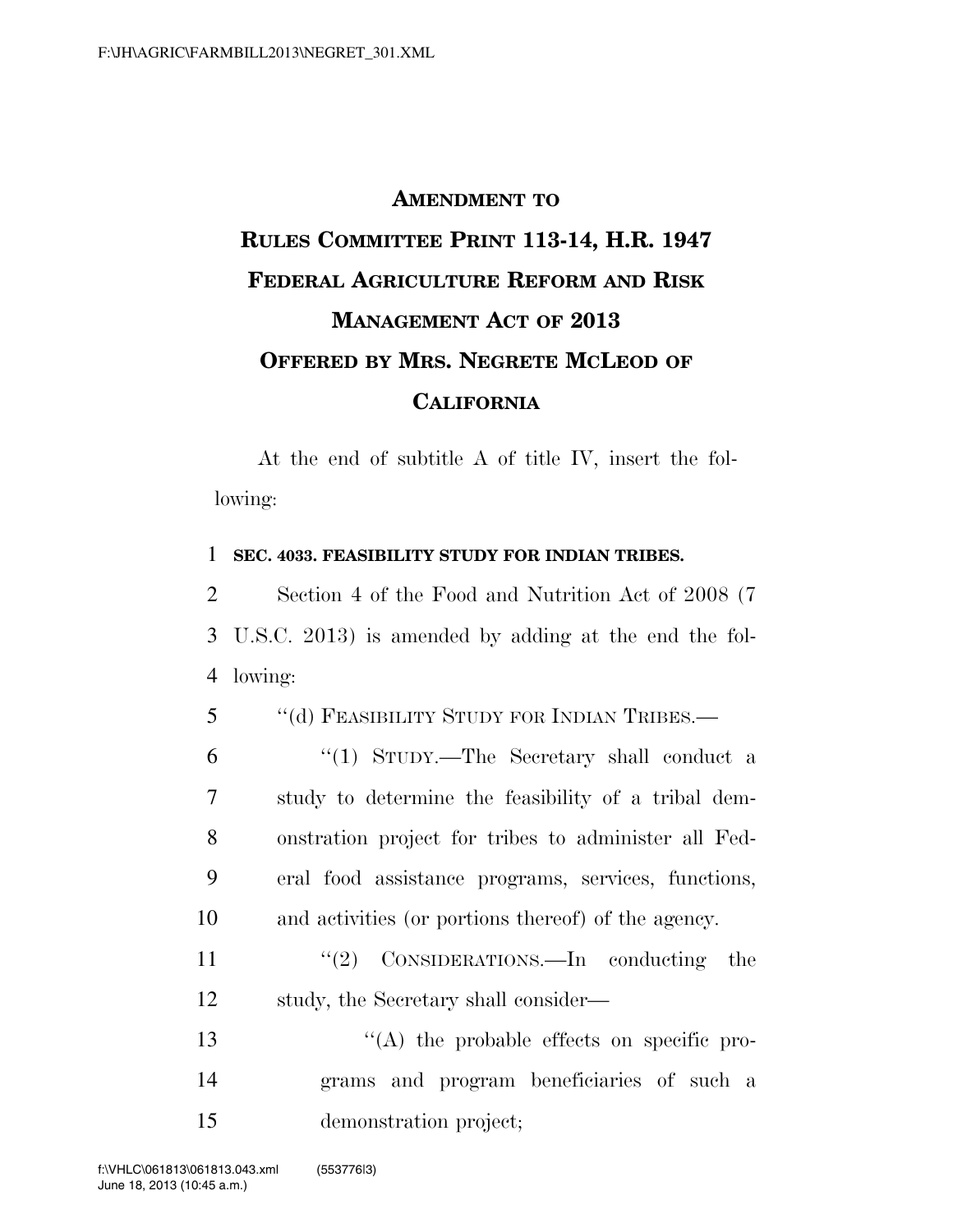| $\mathbf{1}$   | "(B) statutory, regulatory, or other im-             |
|----------------|------------------------------------------------------|
| $\overline{2}$ | pediments to implementation of such a dem-           |
| 3              | onstration project;                                  |
| $\overline{4}$ | "(C) strategies for implementing such a              |
| 5              | demonstration project;                               |
| 6              | "(D) probable costs or savings associated            |
| 7              | with such a demonstration project;                   |
| 8              | $\lq\lq(E)$ methods to assure quality and ac-        |
| 9              | countability in such a demonstration project;        |
| 10             | and                                                  |
| 11             | $\lq\lq(F)$ such other issues that may be deter-     |
| 12             | mined by the Secretary or developed through          |
| 13             | consultation with pursuant to paragraph (4).         |
| 14             | $``(3)$ REPORT.—Not later than 18 months after       |
| 15             | the effective date of this subsection, the Secretary |
| 16             | shall submit a report to the Committee on Agri-      |
| 17             | culture, Nutrition and Forestry of the Senate and    |
| 18             | the Committee on Agriculture of the House of Rep-    |
| 19             | resentatives. The report shall contain—              |
| 20             | "(A) the results of the study under this             |
| 21             | subsection;                                          |
| 22             | "(B) a list of programs, services, functions,        |
| 23             | and activities (or portions thereof) within each     |
| 24             | agency with respect to which it would be fea-        |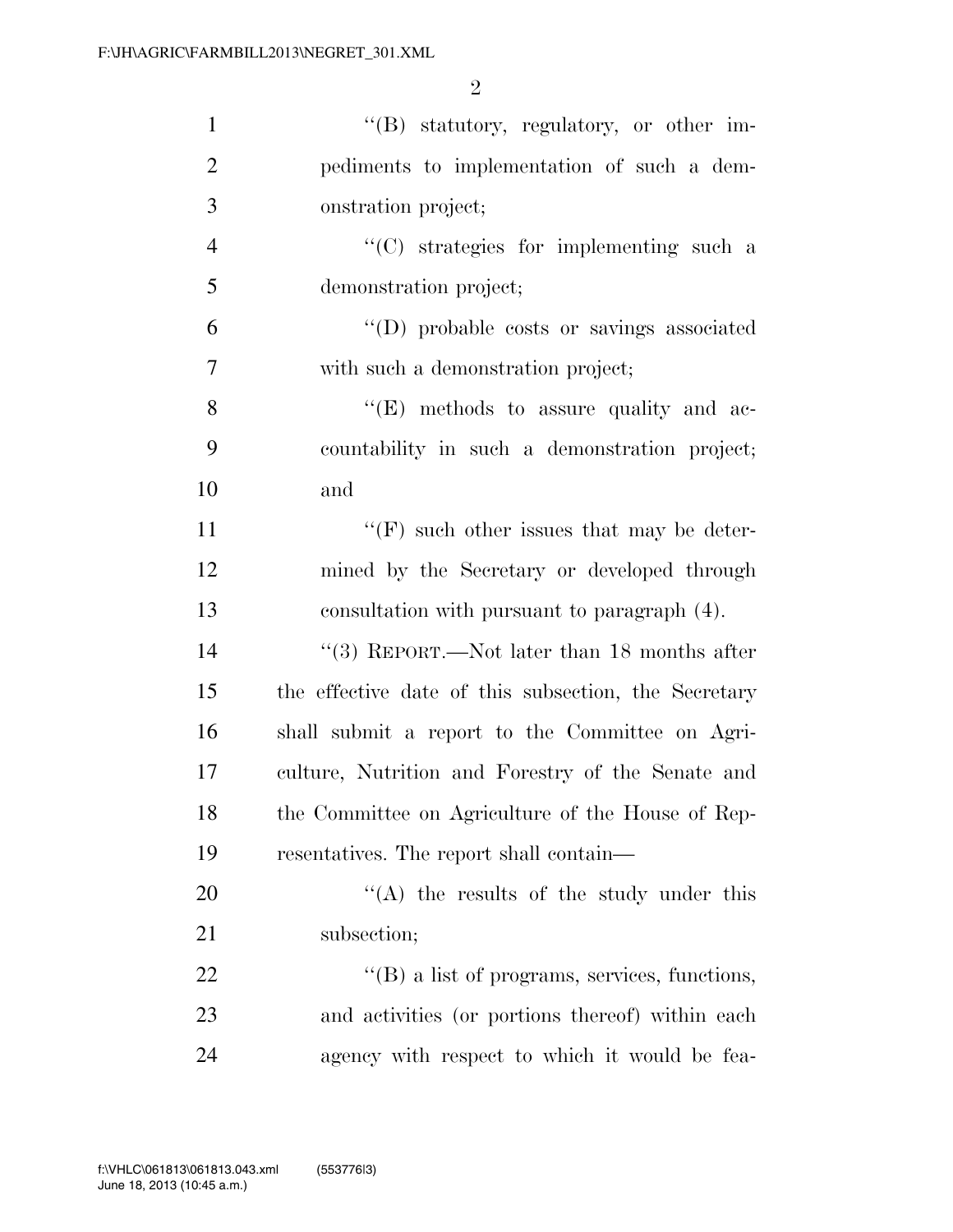sible to include in a tribal demonstration project;

 ''(C) a list of programs, services, functions, and activities (or portions thereof) included in the list provided pursuant to subparagraph (B) that could be included in a tribal demonstration project without amending a statute, or waiving regulations that the Secretary may not waiver; and

 ''(D) a list of legislative actions required in order to include those programs, services, func- tion, and activities (or portions thereof) in- cluded in the list provided pursuant to subpara- graph (B) but not included in the list provided pursuant to subparagraph (C), in a tribal dem-onstration project.

17 "(4) CONSULTATION WITH INDIAN TRIBES. The Secretary shall consult with Indian tribes to de- termine a protocol for consultation under paragraph (1) prior to consultation under such paragraph with the other entities described in such paragraph. The protocol shall require, at a minimum, that—

23  $\cdot$  (A) the government-to-government rela- tionship with Indian tribes forms the basis for 25 the consultation process;